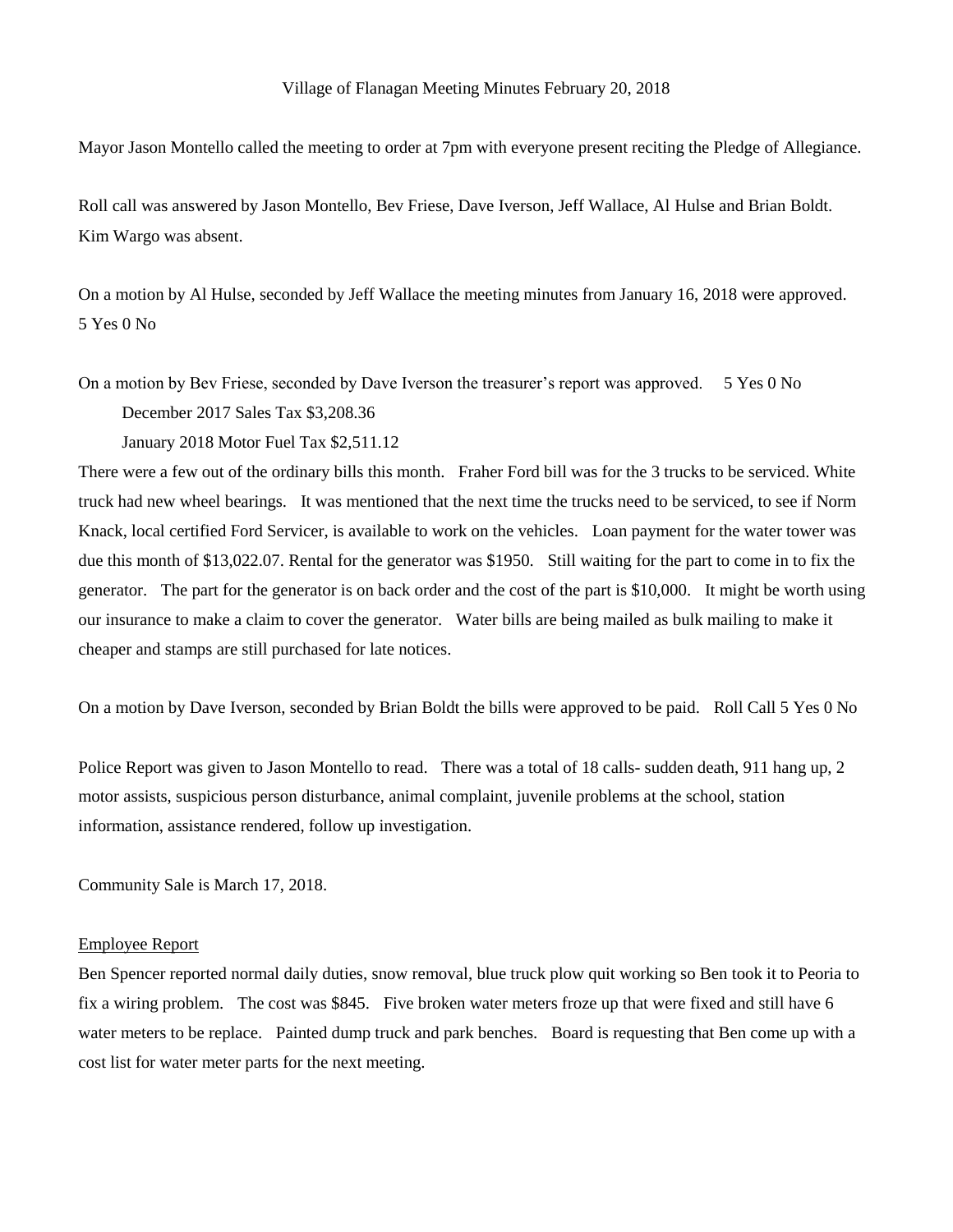## Committee Report

Personnel Committee had a meeting. Will discussed later in the meeting.

## President's Comments

Post Prom is asking for donation, Black tie event for 50th anniversary Illinois Central College in East Peoria-Jason will not be attending the event, Farm Bureau at the Elks on March 16, 2018 at 7am-Jason will be attending this event.

Jason met with Leaha Boman. She has been helpful. Jason contacted Shari Lanan with the USDA office about options for the Salem water tower. Interest rate was reasonable at 2.75% up to 40 years. There is only loans that help with the rehab cost on the tower. This topic needs to be further discussed on as there are various options. A few reasons why the town has the Salem water tower: Salem paid for the tower to be originally installed and the town agreed to maintain the tower. There wasn't a lot of town expense for the original installation of the water tower. It is the town's backup water source, better rating for the Flanagan/Graymont fire department having a backup water source covering two towns. The restoration of the water towers are not cheap as the last quote was \$200,000. The Salem Water Tower is due for maintenance.

An email from Lawyers are requesting a list of what is needed to get the property owners of the houses on Lincoln and Main in compliant and to come up with a deal to help with fine cost. Next court date is March 20th. There is a website that has municipality stuff for sale that towns get rid of that isn't that old. Something to look into to as the dump truck is old and won't last much longer.

Brett Gosteli is an IT person that could help with our website issues. He is able to help remotely.

# Persons Present

Patricia Jones was wondering about the village meetings time changed from 7pm to 5:30pm in the prior months and where to find the village ordinances and if the village only has the 24 ordinances that is listed on the website. Board responded, the meeting agenda is always posted on the door of the village hall with the time of the meetings prior to the meetings which are held on every 3rd Tuesday of the month. The village website was not working properly to have the agenda posted on the site and we are working on getting the ordinances uploaded to the website as soon as possible. Any ordinances are available at the village hall to get a copy.

#### Open Business

Sewer Rate Sewer rate informational sheet was given to the board members today. It is information to help plan ahead. How do we know if we have an issue? To find out if there is an issue is to camera it. South end of town is the last part of town for water standing to go down.